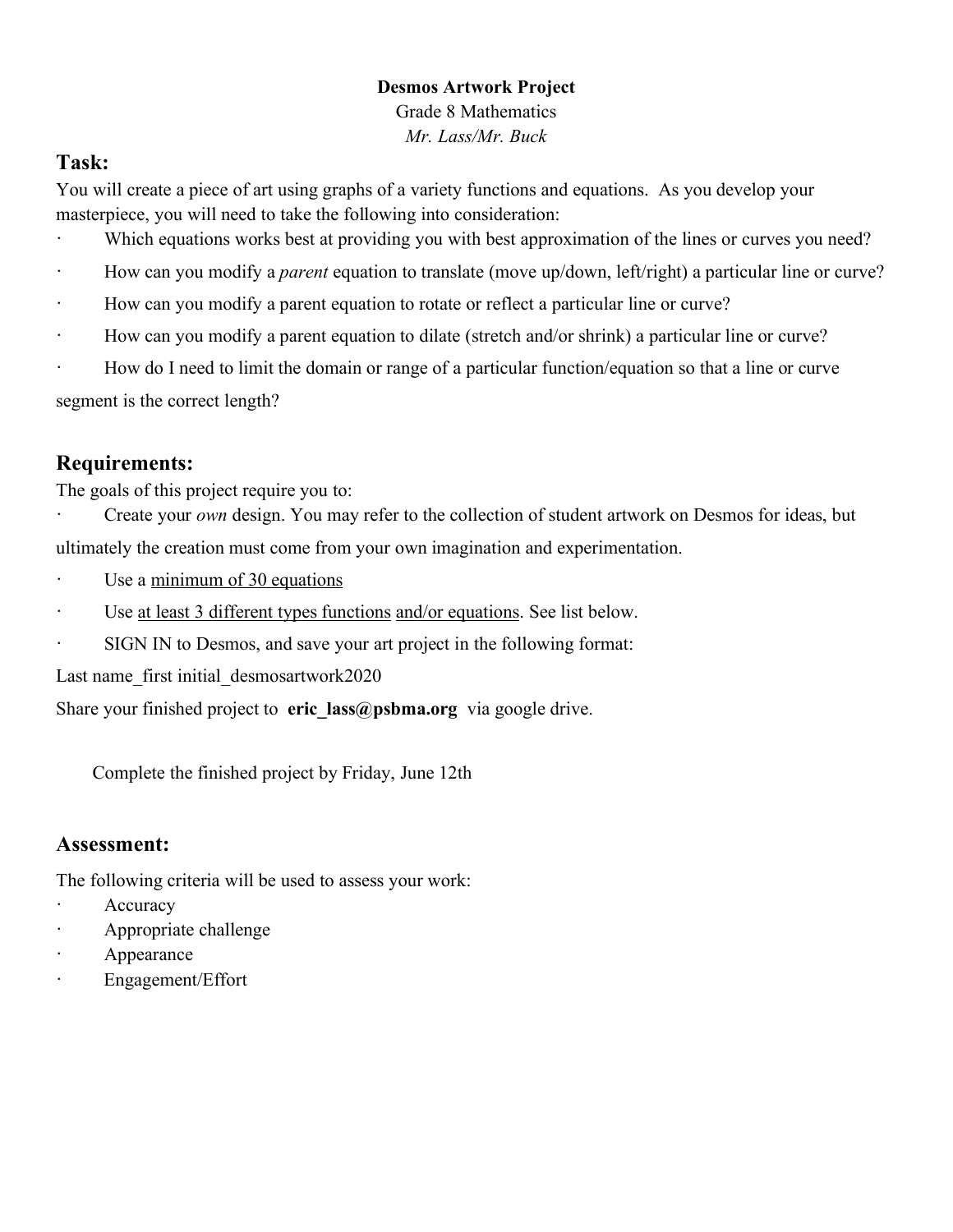# **Selected Parent Functions and Equations**

| <b>Relation</b><br>/Function<br><b>Type</b> | Parent    | <b>Standard/Transformed</b>               | Graph |
|---------------------------------------------|-----------|-------------------------------------------|-------|
| Linear                                      | $y = x$   | $y = mx + b$<br>0r<br>$y - k = m (x - h)$ |       |
| Quadratic<br>(parabola)                     | $y = x^2$ | $y - k = a (x - h)^2$                     |       |
| <b>Rotated</b><br>Quadratic                 | $x = y^2$ | $a(x - h) = (y - k)^2$                    |       |
| Cubic                                       | $y = x^3$ | $y = a (x - h)3 + k$                      |       |
| <b>Exponential</b>                          | $y = a^x$ | $y = a^{x-h} + k$                         |       |